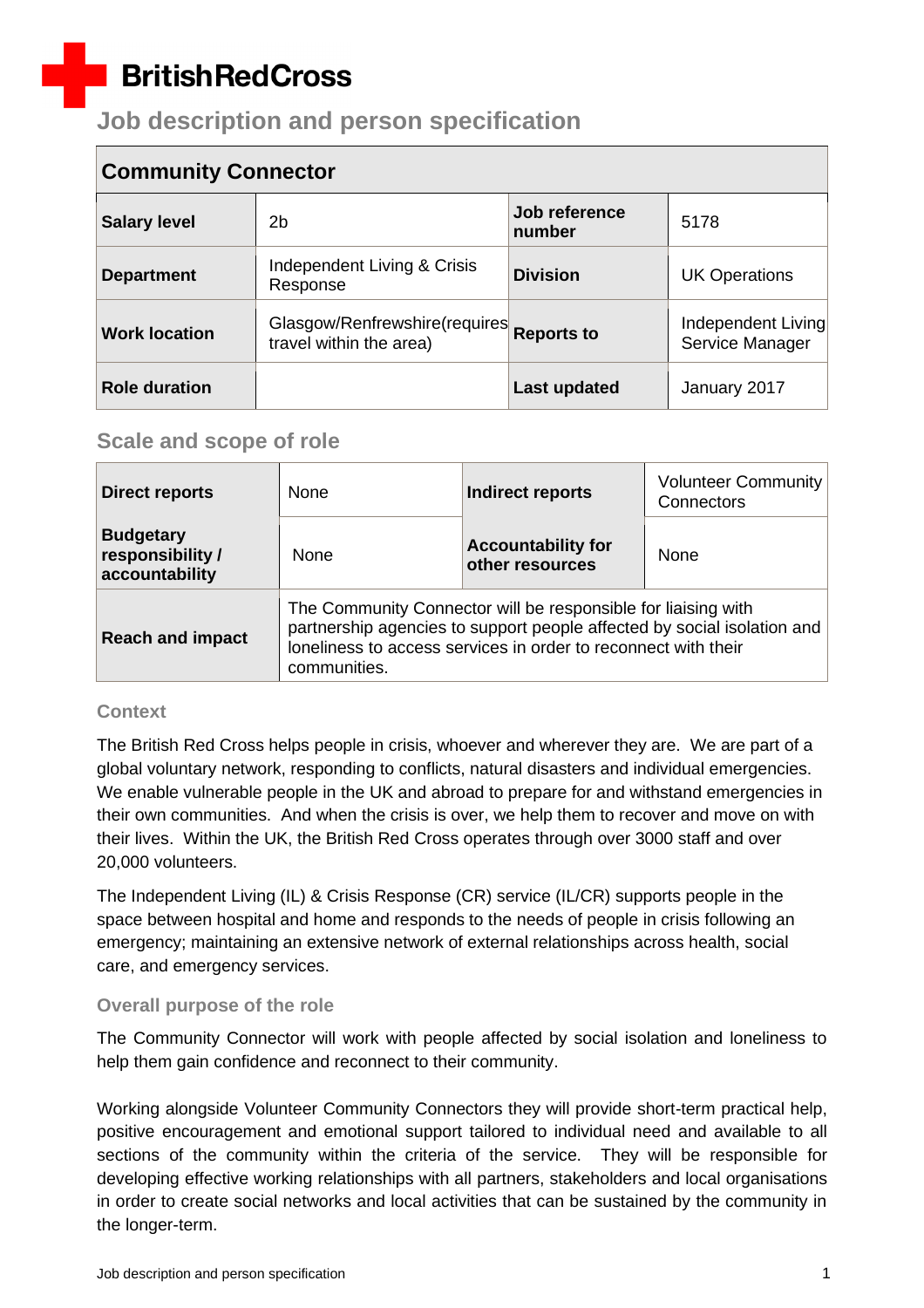This role is home based with travel to the British Red Cross offices as appropriate. They will be required to travel throughout their local area. The role will be line managed by the Service Manager and will be part of the Area Independent Living Team.

### **Principal responsibilities**

- **1.** Service delivery
	- **>** To develop, collaborate with and maintain positive and effective working relationships with partnership agencies throughout the community, involving them in preparing proposals for local activities and projects through a multi-agency, integrated approach
	- **>** Enable referrals and links between individuals and service providers
	- **>** To engage face-to-face with service users to identify specific needs and appropriate interventions
	- **>** Help people maintain and regain independence through initiatives to facilitate and support that aligns to their needs, aspirations and concerns
	- **>** Support people to attend a local community service suitable to their needs, help identify other activities in the area and go with them as necessary to help build confidence
	- **>** Maintain contact with the beneficiary to monitor progress against goals and phase out contact as loneliness and social isolation is alleviated
	- **>** Provide high quality information, signposting and promotion to a wide range of services
	- **>** Develop the service, providing support, leadership and motivation to the staff and volunteers
	- **>** To effectively promote the service
- **2.** Quality and performance
	- **>** Ensure that the service is efficient, reliable and delivered consistently with national and local guidelines, using the Quality Standards Framework as a basis for assessment
	- **>** Ensure that the impact of our service for service users is recorded through appropriate records (such as BRM), complete reports and paperwork as required
	- **>** To regularly update and maintain systems for monitoring, reviewing and evaluating the service provision by using questionnaires and other modes of feedback utilised by service users and partner agencies
	- **>** To regularly update records relating to all aspects of the service and to collate the information into reports and statistics to be used by the Service Manager when required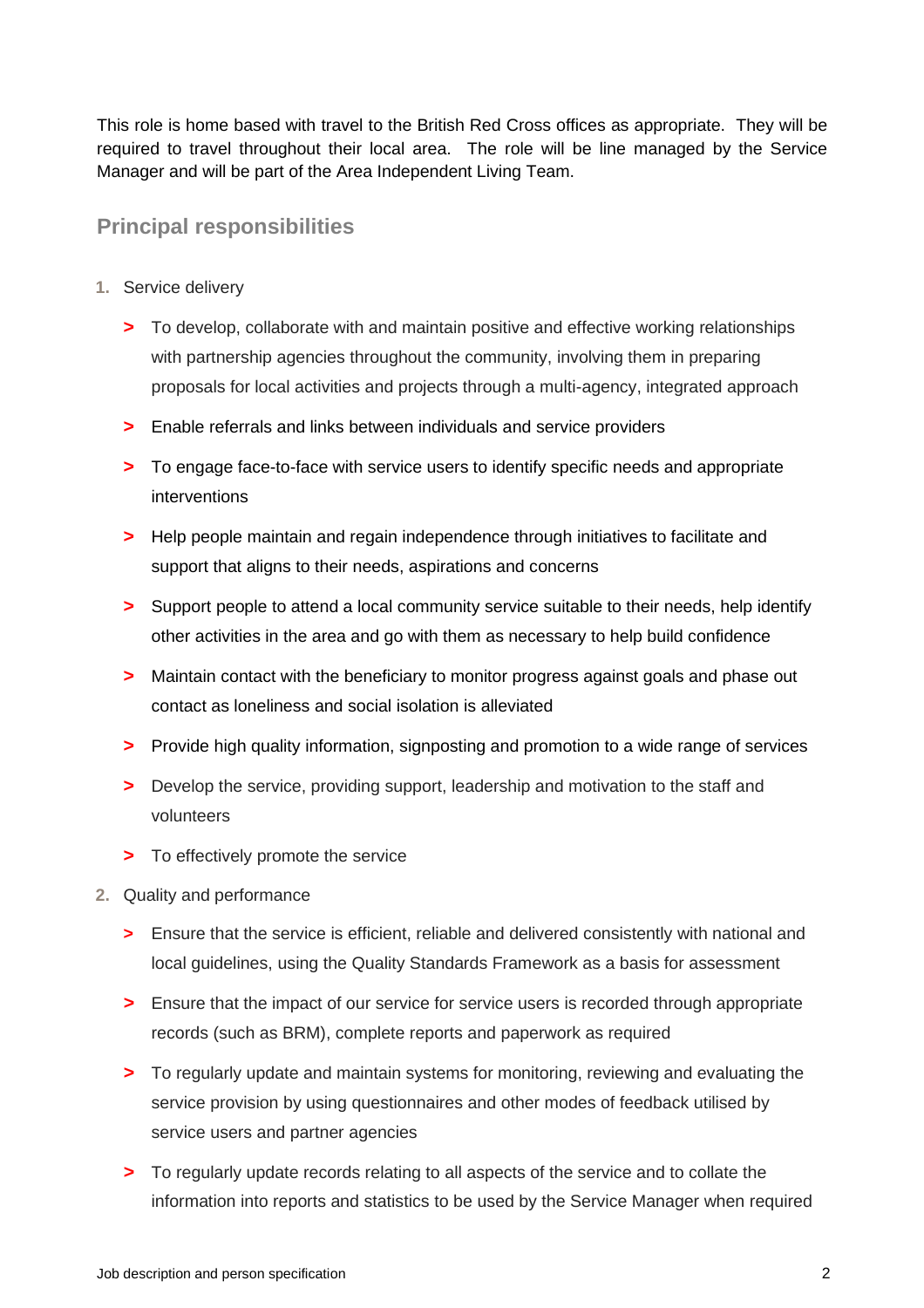- **>** To ensure the service receives adequate publicity and is fully represented to those in the statutory and voluntary agencies that may use the service
- **>** Be aware of current research and practice to inform the setting up of local activities and projects
- **>** To contribute to the process of producing local plans by highlighting the needs of vulnerable people
- **>** Undertake risk assessments when necessary on the service user, environment and volunteers. To alert the Service Manager with any concerns over referrals
- **>** Keep appropriate electronic and paper records, complete reports as required and assist in the compilation of case studies
- **3.** Management
	- **>** Provide guidance and support to the volunteers who work within the service, communicating on a regular basis with them and ensure they complete relevant paperwork following a visit.
	- **>** Work with relevant business partners in the recruitment, induction, development, training and engagement of volunteers providing the service
	- **>** Monitor and assess volunteer competencies and assist with volunteer training needs.
- **4.** Team member
	- **>** To be a contingency for other Service Co-ordinators during periods of absence
	- **>** Work with colleagues to ensure that health and safety legislation and risk assessments are understood and implemented and that staff and volunteer safety is secured
	- **>** Undertake training in safeguarding. Identify and report any concerns for service users, volunteers or staff using appropriate procedures
	- **>** Adhere to policies and procedures regarding data protection, health and safety, lone working and confidentiality
	- **>** To undertake training as required and be prepared to travel within the Area to attend any relevant meetings
	- **>** To provide support as required to the overall British Red Cross crisis response function e.g. support to ER colleagues during a serious flooding incident
	- **>** Undertake any other relevant duties that may be required from time to time

Staff may not unreasonably refuse a request to undertake any task which is appropriate to their level for which they have the necessary skills and / or experience. Any resulting change to their objectives and priorities will be discussed and confirmed with their line manager.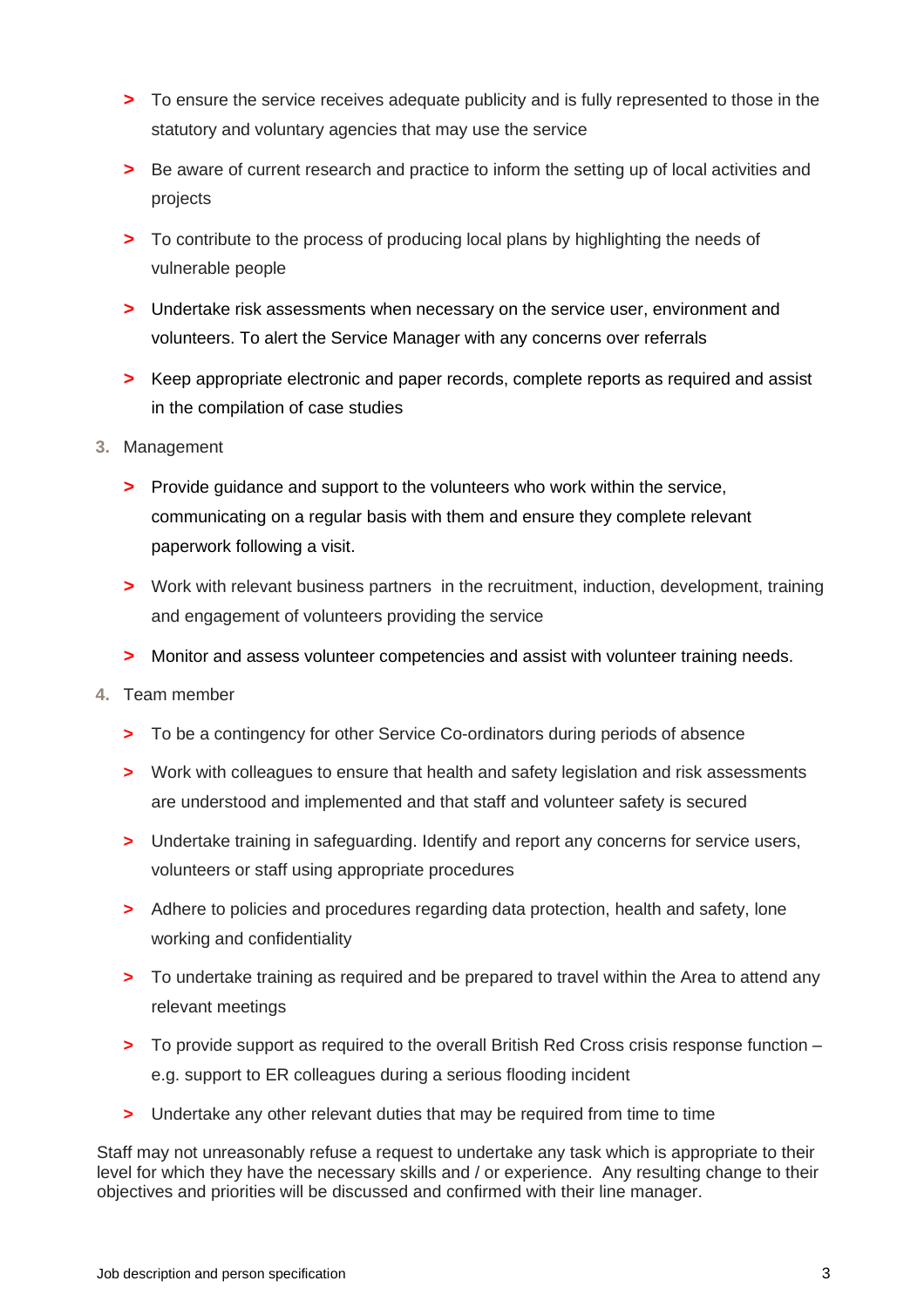# **Person specification**

NB: this document will be used to develop a short list of applicants for any vacancy for this role and then be used in the subsequent selection process. It will then form the basis of a development plan for an individual appointed to this role.

|                                                 |   | <b>Requirements</b>                                                                                         |
|-------------------------------------------------|---|-------------------------------------------------------------------------------------------------------------|
| <b>Skills</b>                                   | > | Excellent interpersonal and communication skills                                                            |
|                                                 | > | Ability to work as part of a team and on own<br>initiative**                                                |
|                                                 | > | Managing time and responding to and prioritising<br>a range of competing demands through time<br>management |
|                                                 | > | Able to plan own workload**                                                                                 |
|                                                 | > | Ability to deal with queries in a diplomatic,<br>professional and confidential manner                       |
|                                                 | > | Good telephone manner                                                                                       |
|                                                 | > | Ability to communicate with health and social care<br>professionals**                                       |
| Knowledge (including education and<br>training) | > | Educated to GCSE level (or equivalent by<br>experience)**                                                   |
|                                                 | > | IT literate**                                                                                               |
|                                                 | > | Working knowledge of spreadsheet, email, web<br>based and word processing software                          |
|                                                 | > | Knowledge of Supervision                                                                                    |
|                                                 | > | Understanding of how to improve service quality<br>for the benefit of users**                               |
|                                                 | > | Knowledge of the local area served by the<br>scheme**                                                       |
|                                                 | > | Knowledge of how communities work                                                                           |
| <b>Experience</b>                               | > | Experience of volunteering                                                                                  |
|                                                 | > | Participation in a multi-disciplinary team<br>environment                                                   |
|                                                 | > | Experience of working in the voluntary sector                                                               |
|                                                 | ⋗ | Experience of delivering high quality services to<br>the public                                             |
|                                                 | > | Experience of finding information through the<br>internet and other sources                                 |
|                                                 | ⋗ | Knowledge of services provided by the NHS and<br>Social Care**                                              |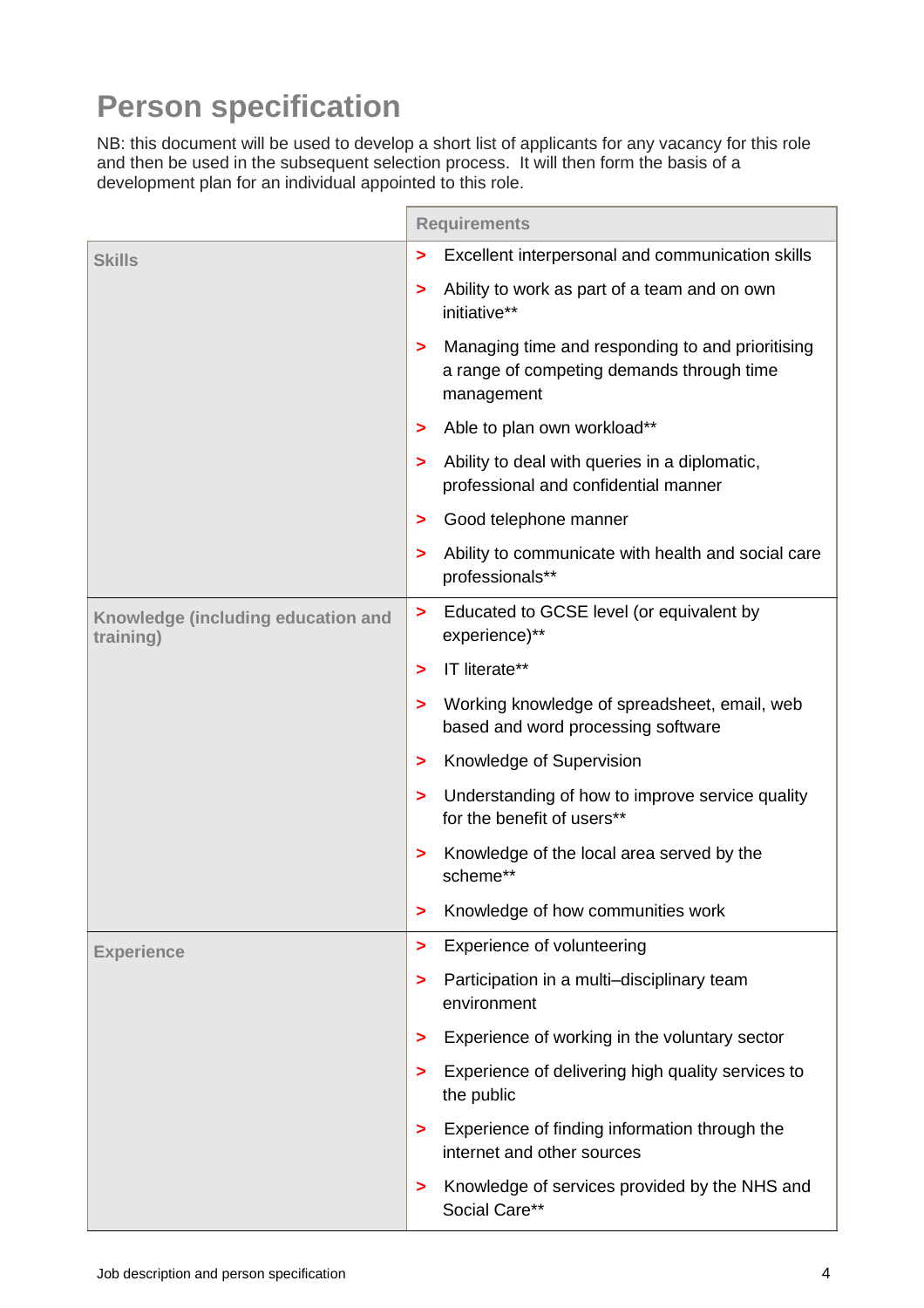| <b>Competencies</b> | Full driving licence holder and access to vehicle**<br>>                                                                               |
|---------------------|----------------------------------------------------------------------------------------------------------------------------------------|
|                     | Supporting and supervising projects and activities<br>>                                                                                |
|                     | Leading people: Motivating, directing and<br>><br>supporting others to achieve the Red Cross vision,<br>mission and strategy**         |
|                     | Innovative and creative thinking<br>>                                                                                                  |
|                     | Managing and developing yourself<br>>                                                                                                  |
|                     | Recruiting and selecting individuals<br>>                                                                                              |
|                     | Supporting and developing individuals<br>>                                                                                             |
|                     | Take responsibility for own and team's decisions<br>><br>and actions                                                                   |
|                     | Knowledge of the local area<br>>                                                                                                       |
|                     | Ability to monitor local financial procedures<br>>                                                                                     |
|                     | Understanding of how to improve service quality<br>><br>for the benefit of users                                                       |
|                     | Working knowledge of health and safety practices<br>>                                                                                  |
|                     | Understanding of the Risk Assessment process<br>>                                                                                      |
| <b>Behaviours</b>   | <b>FOCUSSING ON PEOPLE IN CRISIS</b>                                                                                                   |
|                     | Finds ways to define and continually improve<br>><br>services for people in crisis                                                     |
|                     | <b>ACCOUNTABLE FOR RESOURCES</b>                                                                                                       |
|                     | > Recognises and communicates to others our<br>responsibility to our donors and supporters in<br>maximising use of funds and resources |
|                     | <b>SEEKING INSIGHT</b>                                                                                                                 |
|                     | Finds those closest to the issue and investigates<br>><br>further                                                                      |
|                     | <b>EMBRACING AND LEADING CHANGE</b>                                                                                                    |
|                     | Overcomes obstacles and deals with resistance<br>⋗<br>around doing things differently, sensitively and<br>respectfully                 |
|                     | <b>WORKING COLLABORATIVELY</b>                                                                                                         |
|                     | Helps others to understand the common ground<br>>                                                                                      |
|                     | <b>COMMUNICATING AND INFLUENCING</b>                                                                                                   |
|                     | > Adapts their method of communication and<br>message to suit a specific audience                                                      |